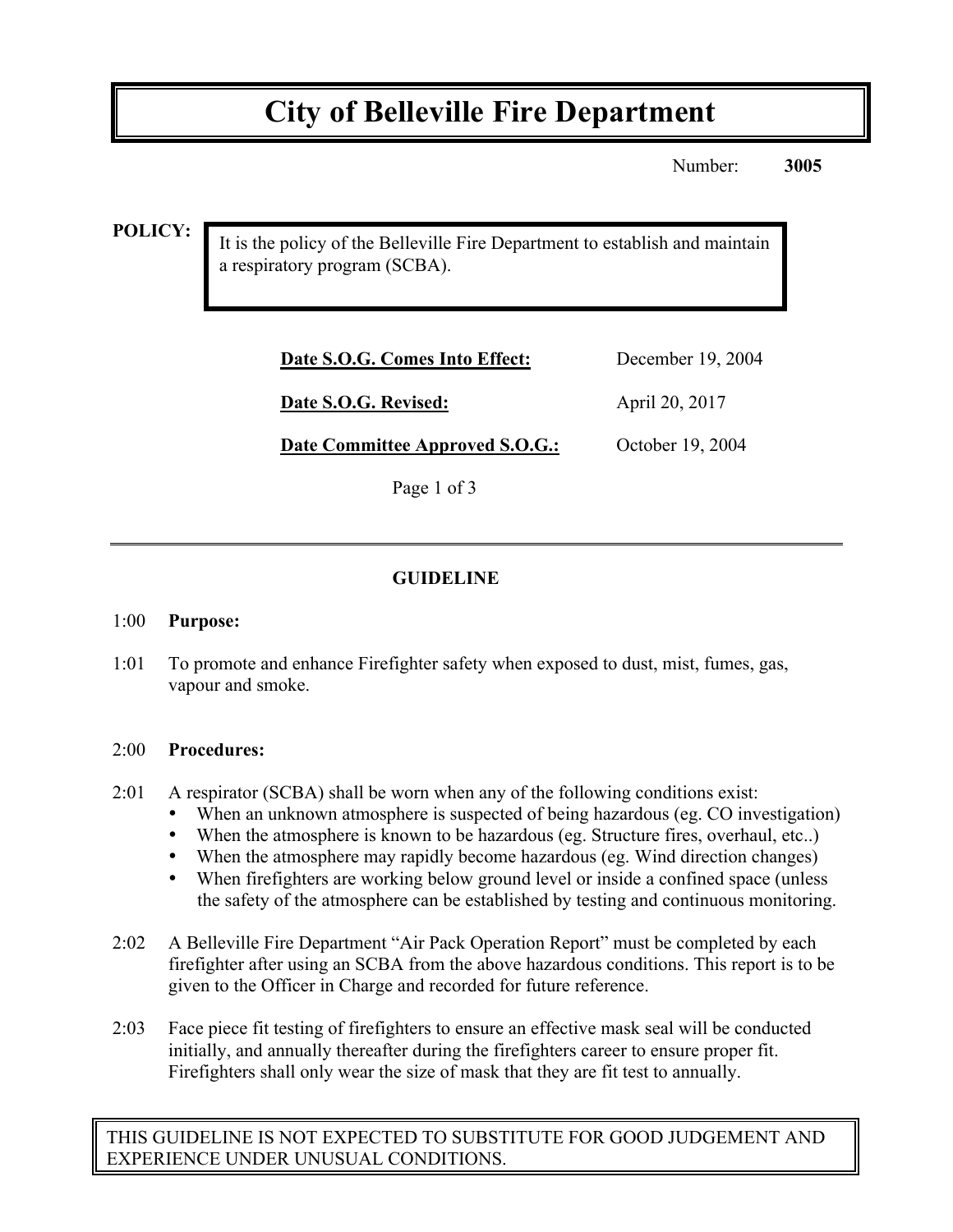- 2:04 All firefighters will perform a daily inspection of their SCBA at the start of each shift. This inspection will include the following:
	- Cylinder is full
	- All gauges work. The cylinder gauge and the remote gauge should read within 100 psi (700kPa) of each other. Gauges not marked in increments of 100 psi (700kPa) should read relatively close.
	- Low-pressure alarm is in working condition. The alarm should sound briefly when the cylinder is turned on and again as the pressure is relieved.
	- All hose connections are tight and free of leaks.
	- Face piece is clean and in good condition.
	- Harness system is in good condition and straps are in the fully extended position.
	- All valves are operational. After checking the bypass valve, make sure that it is fully closed.
	- Check all other items attached to SCBA (e.g. PASS alarm)

Any defective or nonfunctioning respirators/equipment shall be appropriately tagged and removed from service. The Officer in Charge is to be notified of the problem. The Officer in Charge will contact the Deputy to have the problem resolved and corrected. Any respirator/equipment sent to a qualified repair agency and returned shall be accompanied by the inspection/repair report. This report shall include a "PASS" or "FAIL" notification on each returned piece of equipment. A copy of this report shall be forwarded to the Joint Health and Safety Committee.

- 2:05 **After Use Cleaning and Sanitizing:** Firefighters should clean and sanitize all components of the SCBA as per section 137 of Regulation 851 (protective clothing or other safety devices that have been worn next to the skin shall be cleaned and disinfected prior to being worn by another worker) and the manufacturers specifications. After the respirator (SCBA) has been cleaned and sanitized it should be visually inspected for any problems, malfunctions or broken parts. If any of these are discovered then the SCBA shall be removed from service for repair.
- 2:06 **Annual Inspection:** Annual inspections should include removing the SCBA's from service. The SCBA shall be tested and repaired by a certified technician in accordance with the manufacturer's recommendations. Any respirator/equipment sent out for an Annual Inspection to a qualified agency and returned shall be accompanied by the inspection/repair report. This report shall include a "PASS" or "FAIL" notification on each returned piece of equipment. A copy of this report shall be forwarded to the Joint Health and Safety Committee.

# THIS GUIDELINE IS NOT EXPECTED TO SUBSTITUTE FOR GOOD JUDGEMENT AND EXPERIENCE UNDER UNUSUAL CONDITIONS.